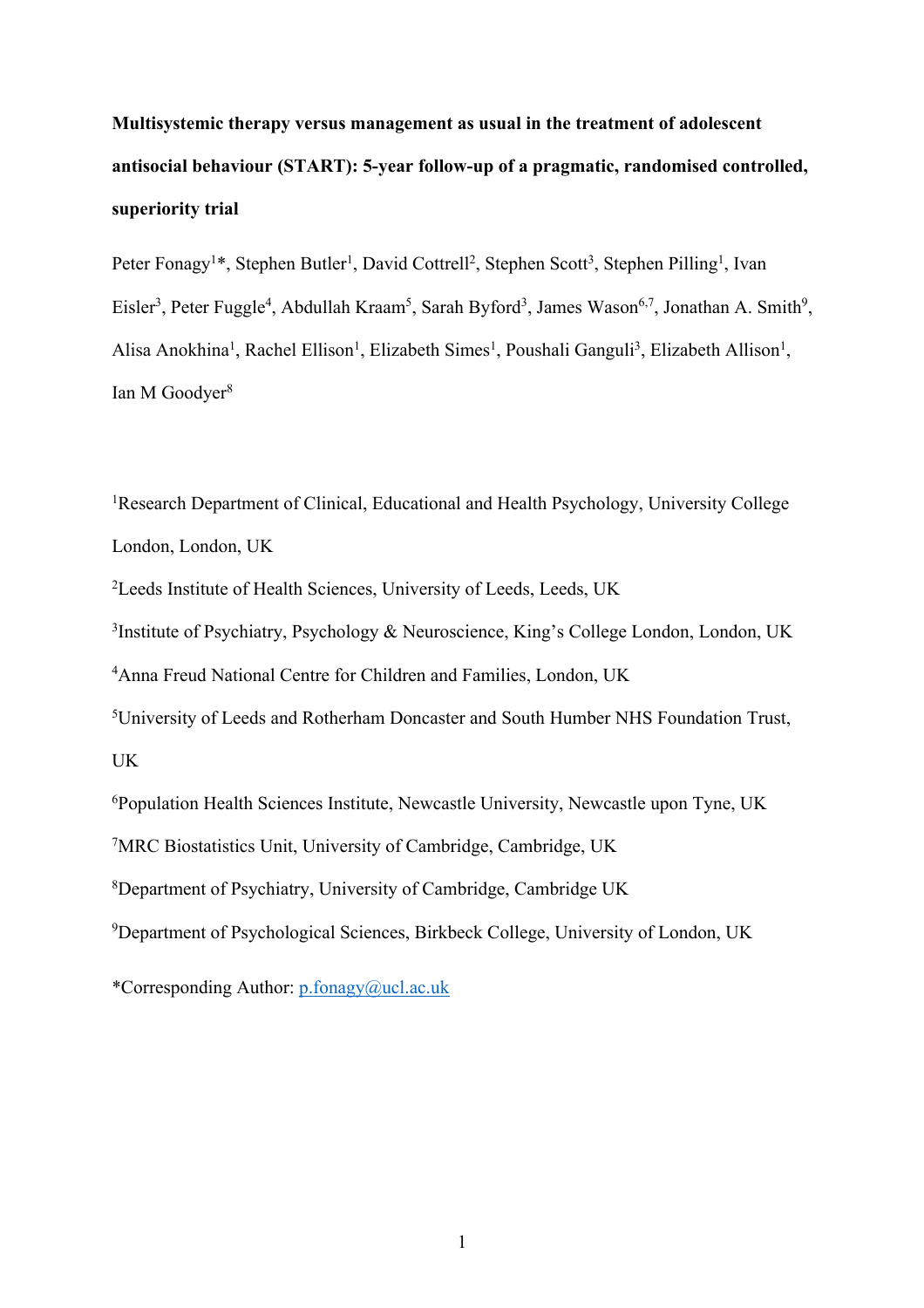### **SUMMARY**

# **Background**

Multisystemic therapy is a manualised treatment programme for young people who exhibit antisocial behaviour. The Systemic Therapy for At Risk Teens trial is the first large-scale randomised controlled trial of multisystemic therapy in the UK. Previous findings reported to 18 months post-baseline did not indicate superiority of multisystemic therapy compared with management as usual. Here, we report outcomes of the trial to 60 months.

# **Methods**

Young people aged 11–17 years with moderate-to-severe antisocial behaviour were randomly allocated to management as usual ( $n=342$ ) or 3–5 months of multisystemic therapy followed by management as usual (n=342). The primary outcome was proportion of offences with convictions in the groups**.**

#### **Findings**

By 60 months' follow-up, 55% of the multisystemic therapy group had at least one offence with a criminal conviction, compared with 53% of the management-as-usual group (odds ratio 1·13, 95% CI: 0·82, 1·56; p=0·44).

## **Interpretation**

The results of the 5-year follow-up show no evidence of longer-term superiority for multisystemic therapy compared with management as usual.

## **Funding**

National Institute for Health Research Health Services and Delivery Research programme.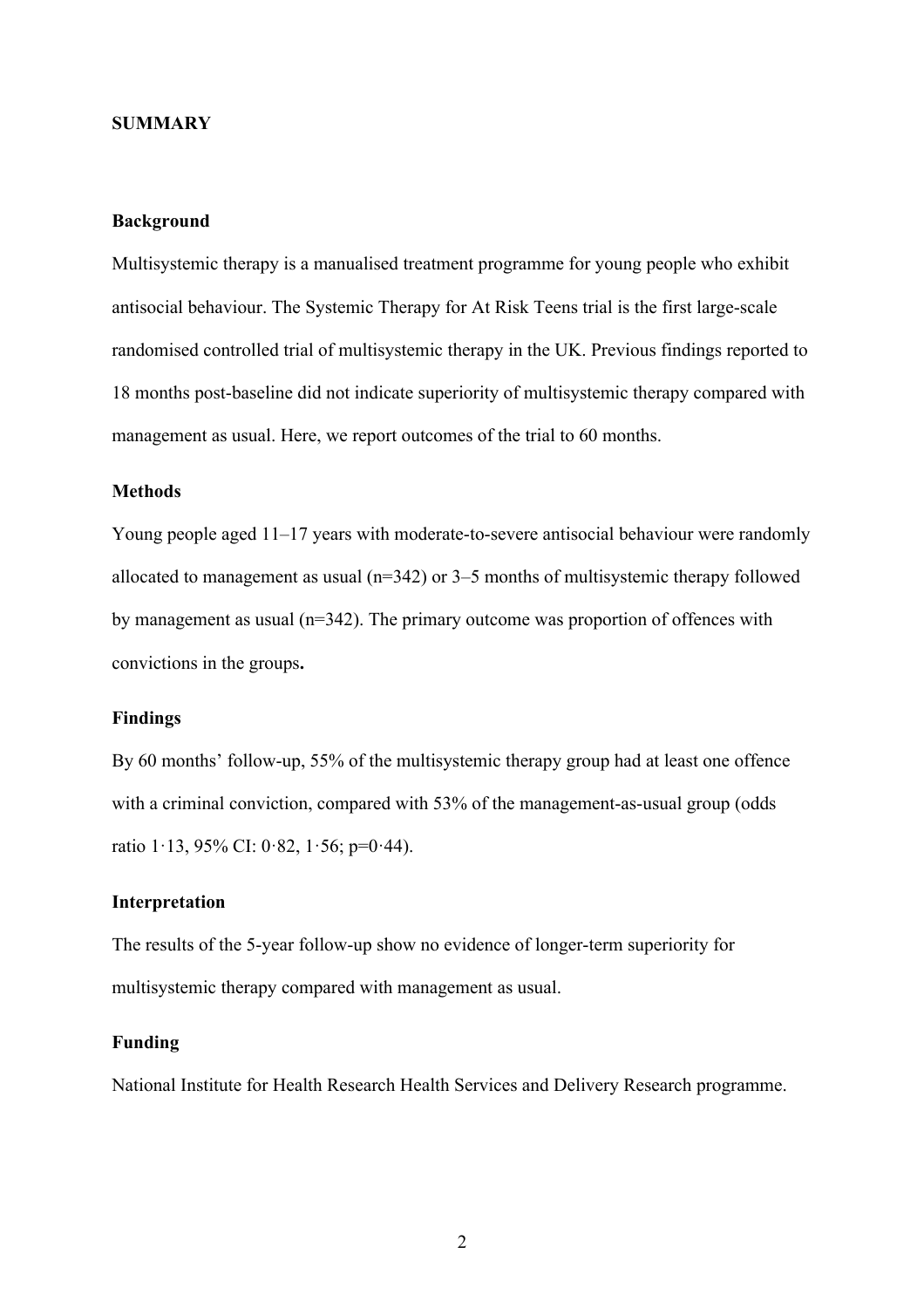## **Introduction**

Antisocial behaviour is a key component of conduct disorder, a clinical syndrome that can have significant personal, interpersonal and societal costs.<sup>1</sup> Young people with conduct disorder are at risk of developing persistent long-term psychological and behavioural problems.<sup>2</sup> There were an estimated 1,240,000 cases of conduct disorder in England in 2014<sup>3</sup>. The lifetime savings associated with preventing conduct disorder by early intervention are estimated to be £260,000 per severe case.<sup>4</sup> The burden of antisocial behaviour is long-term for both young people and the communities in which they live; thus, it is essential to understand the long-term efficacy of interventions in order to appraise their value beyond limiting the strain on current services.

Multisystemic therapy (MST) was initially designed in the USA as an intervention for families with young people who engage in antisocial behaviour and are at risk of becoming young offenders. It is an intensive, family-focused programme that helps young people manage their behaviour in various contexts, including at home, at school, and in the community.5 High-quality, quantitative systematic reviews showed that MST helps to reduce adolescent antisocial and offending behaviour and improves individual and family problems, but the majority of studies with positive results are from the USA, and replications in other countries have had mixed outcomes<sup>6</sup>. All longer-term follow-up studies are based on US samples and carried out by the developers of the treatment; these typically report short follow-up periods for secondary outcomes other than criminal behaviour.<sup>7,8</sup> In essence, the longer-term outcomes of MST are not known.

The Systemic Therapy for At Risk Teens (START) trial was a pragmatic randomised controlled trial evaluating the effectiveness of MST, implemented to international treatment fidelity standards, compared with management as usual (MAU) at nine pilot sites across England. MAU involved standard local care offered by a range of services, including mental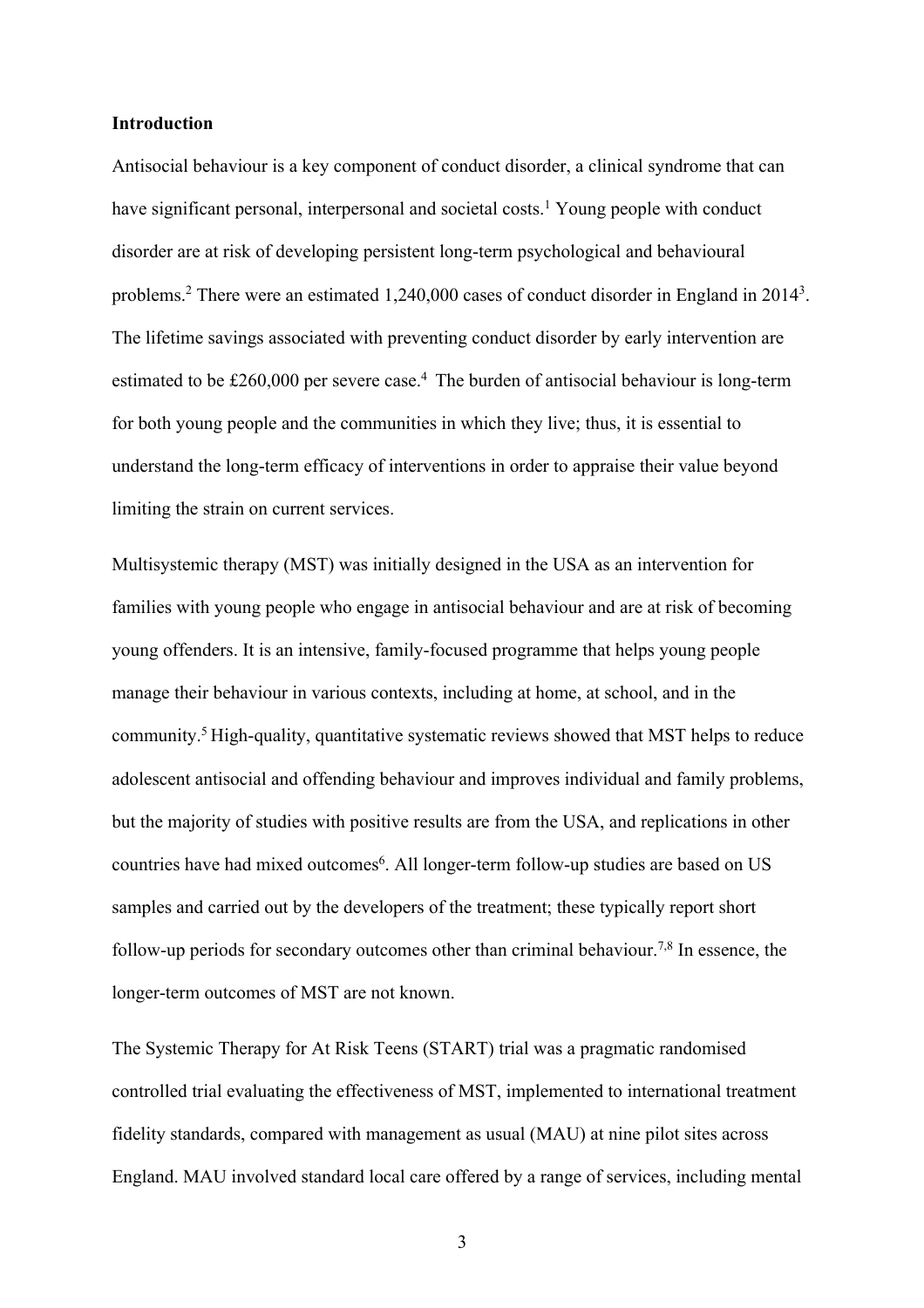health, juvenile justice, social care and education, in varying combinations across settings. Overall, 684 families took part in the trial, with 50% (n=342) assigned to MST and 50% (n=342) assigned to MAU. Full demographic characteristics at baseline are shown in Table 1.

The outcomes of the START trial to 18 months were mixed.<sup>9</sup> The primary outcome selected by commissioners of the trial was the proportion of out-of-home placement because of its association with high costs and poor long-term outcomes for young people. The results indicated that out-of-home placements were infrequent (approximately 20%) in both groups, with no significant difference between the two groups. Similarly, although offending decreased over time in both groups, there was no evidence to suggest that MST was superior to MAU in reducing criminal behaviour, and the mean number of recorded offences was slightly higher in the MST group than the MAU group at 18 months. Secondary outcomes were more promising, consistently suggesting that parents in the MST group perceived greater improvements to young people's antisocial behaviour compared with those in the MAU group. Parents also saw improvements in the young people's mental health, mood, and family functioning, and reported positive changes to their own parenting strategies. These findings, however, were not sustained at 18 months, and the overall results of the trial did not show any clear evidence of superiority of MST over MAU.

The purpose of this follow-up study is to evaluate the medium- to long-term effectiveness of MST compared with MAU. The follow-up period was 60 months for the primary outcome (the proportion of young people with any criminal conviction) and 48 months for secondary outcomes (psychiatric problems and areas in which conduct disorder is likely to result in poorer outcomes, including educational and work attainment, social relationships, pregnancy and physical health).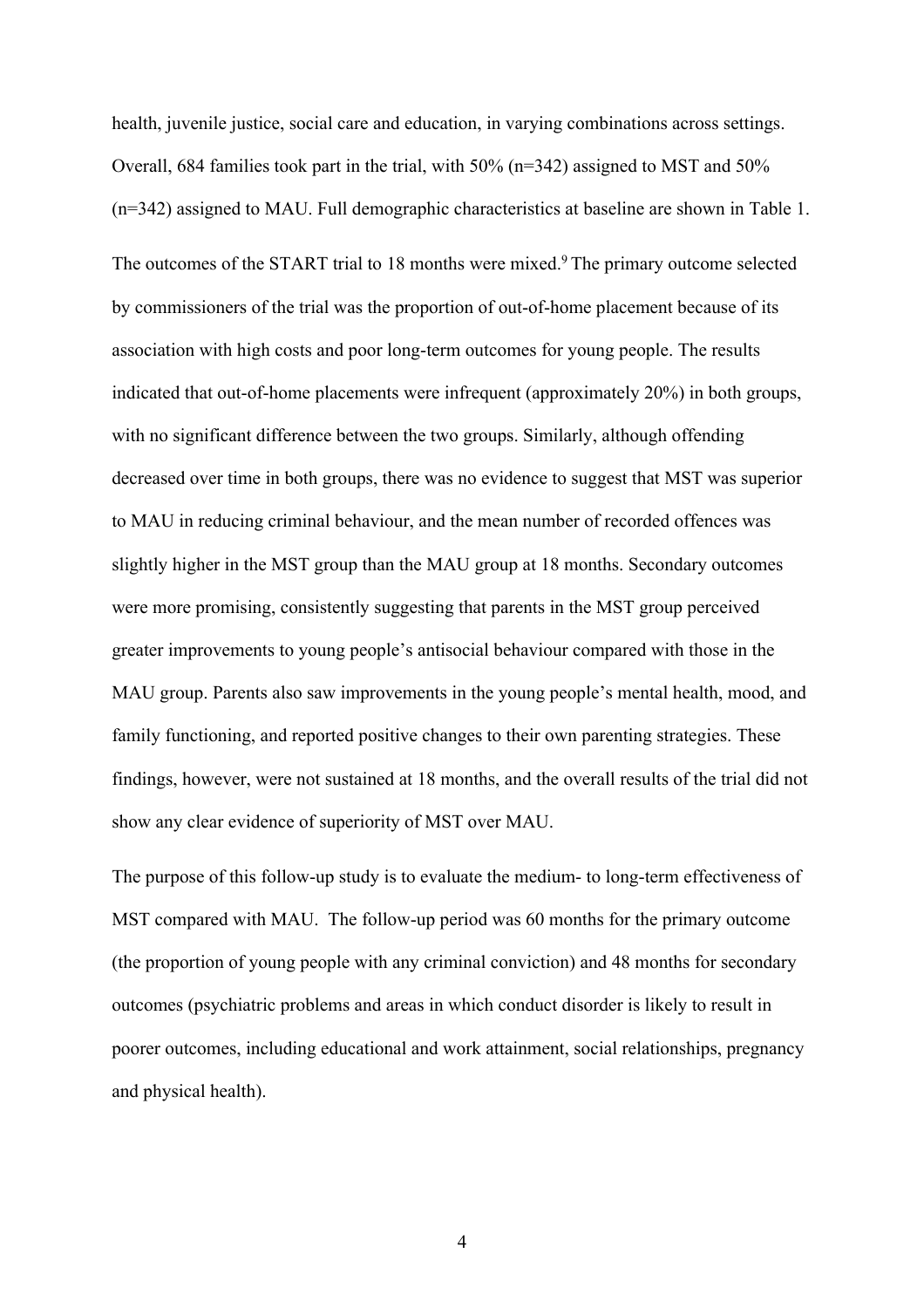## **Methods**

#### **Study design and participants**

The START study was a pragmatic trial to determine the superiority of brief MST followed by MAU compared with MAU alone in addressing antisocial behaviour in young people. The study design and procedures are fully described in the published trial protocol (https://www.isrctn.com/ISRCTN77132214) and results up to 18 months have been reported.<sup>9</sup> The study protocol was approved by the London South-East Research Ethics Committee for data collection to 18 months (09/H1102/55) and extended data collection to 60 months (09/H1102/55). All participants met at least one of the following indicators of antisocial behaviour (violent and aggressive behaviour; at least one conviction plus three additional warnings, reprimands, or convictions; diagnosis of treatment-resistant conduct disorder; school exclusion; risk of harm) across several settings and minimal exclusion criteria (appendix p.1).

### **Randomisation and masking**

The investigators and objective assessors used a secure randomisation protocol and were strictly masked to treatment allocation. Masking was maintained throughout the follow-up period, with clinical and research staff located separately to avoid leakage of information. All coding, data entry and data cleaning were done by individuals masked to allocation. Data were warehoused separately from the research teams. A random sample (25%) of data was double-entered to check for entry errors. Allocation data were kept physically inaccessible to investigators and research assistants. The evaluation of treatment fidelity (see below) was undertaken by a geographically separate research group without access to the effectiveness data.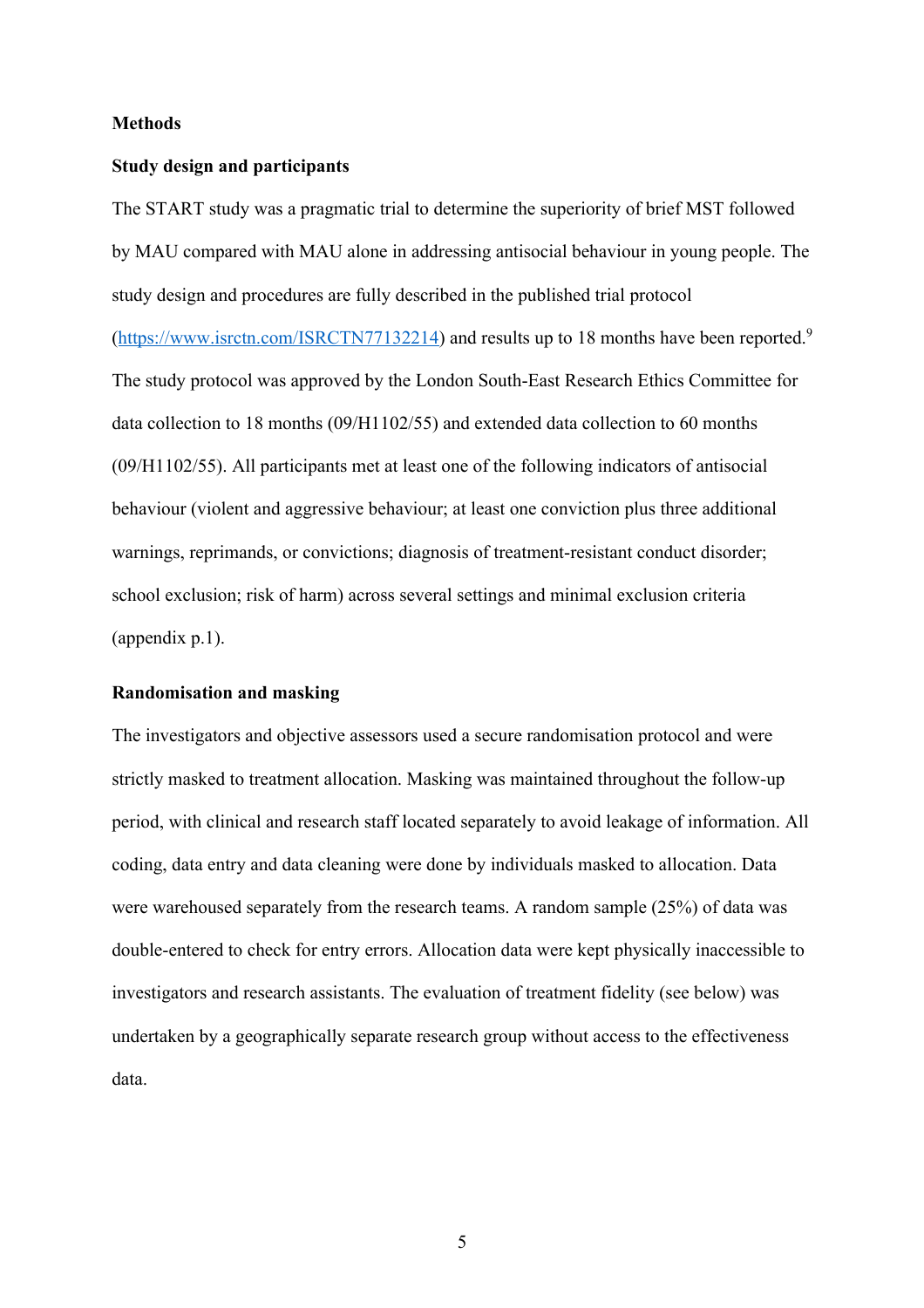### **Procedures**

 $MST<sup>10</sup>$  is an intensive family- and home-based intervention for young people with serious antisocial behaviour. The MST therapist worked with the young person's family to improve parenting, enhance relationships, garner support from social networks, address communication problems, encourage adaptive behaviour (eg, school attendance) and reduce maladaptive habits (eg, association with delinquent peers). Therapists saw only a few families at a time. Therapists saw each family three times a week for 3–5 months, and were available for crisis calls 24 h a day, 7 days a week. Programme fidelity was maintained by expert supervision and the use of a well-developed quality assurance system implemented at each clinical site (details can be found in the appendix to the first START paper<sup>9</sup>). The Therapist Adherence Measure-Revised (TAM-R), based on interviews conducted with the parents or carers as the treatment was in progress, indicated that therapists at all sites delivered MST that was adherent to the criteria specified by the treatment developers.<sup>9</sup> Following MST, families received MAU (described below).

MAU was based on the best available local services for each young person, in line with current community practice informed by treatment guidelines, and was offered on an asneeded basis (eg, support to re-engage with education, anger management, or victim awareness programmes) without formulation, an overarching plan, standardisation or supervision. The MAU interventions were supported by Youth Offending Teams (YOTs), Child and Adolescent Mental Health Services (CAMHS), and social and education services (see appendix p.7 for details).

# **Outcomes**

The primary outcome was the proportion of young people who are known to have committed one or more criminal offence that led to a conviction in each arm of the trial at 60 months post-randomisation. To ensure comparability with other trials of MST, the total number of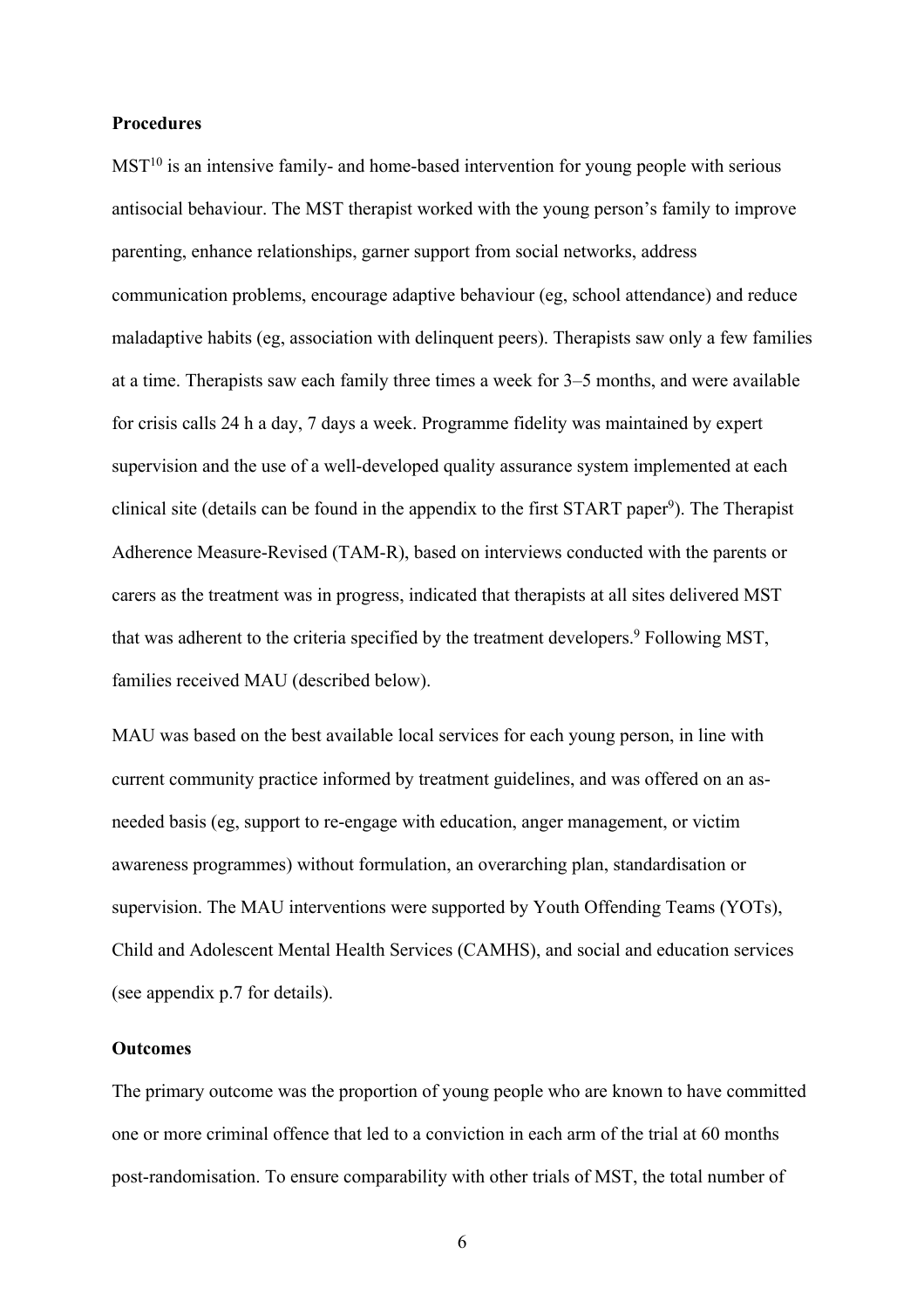recorded offences was taken as the outcome variable, based on official records from the Police National Computer and Young Offender Information System (a centralised database that records all offending within the UK, including date and type of offence, whether the offence resulted in a conviction (as not all offences do), and whether the conviction resulted in a custodial sentence, community sentence, or a caution). Offending data were collected over the course of the trial from 8<sup>th</sup> August 2011 to 4<sup>th</sup> September 2017. For the purposes of the analyses, offences were categorised as violent, non-violent, or breach of probation. Time to first offence was based on the date of the first recorded offence.

We also report a wide range of secondary outcomes prespecified in our research protocol consistent with the ecological focus of MST in addressing youth antisocial behaviour with its impact on criminality, education, and mental health. All outcomes were initially assessed at baseline and at 6, 12, and 18 months after randomisation. For the current follow-up period, secondary measures were collected at 24, 36, and 48 months post-baseline, and primary measures were collected up to 60 months. Families were sent an opt-out letter inviting them to decide whether they wanted to continue taking part in the trial. Families that did not opt out were contacted to confirm whether they wished to participate, to explain to them what participation would entail, and to ask them to complete a new consent form. Data collection was overseen by an independently chaired Trial Steering Committee and a Data Monitoring and Ethics Committee.

Secondary outcomes were self-report measures, completed by the young person and their parent or carer with the assistance of a research assistant, typically within the family home. The questionnaire pack took approximately 2 hours to complete, and families received £25 in remuneration. Questionnaires were collected between 8<sup>th</sup> August 2011 and 4<sup>th</sup> September 2016**.** (For brief descriptions and associated hypotheses see the appendix pp.8-12).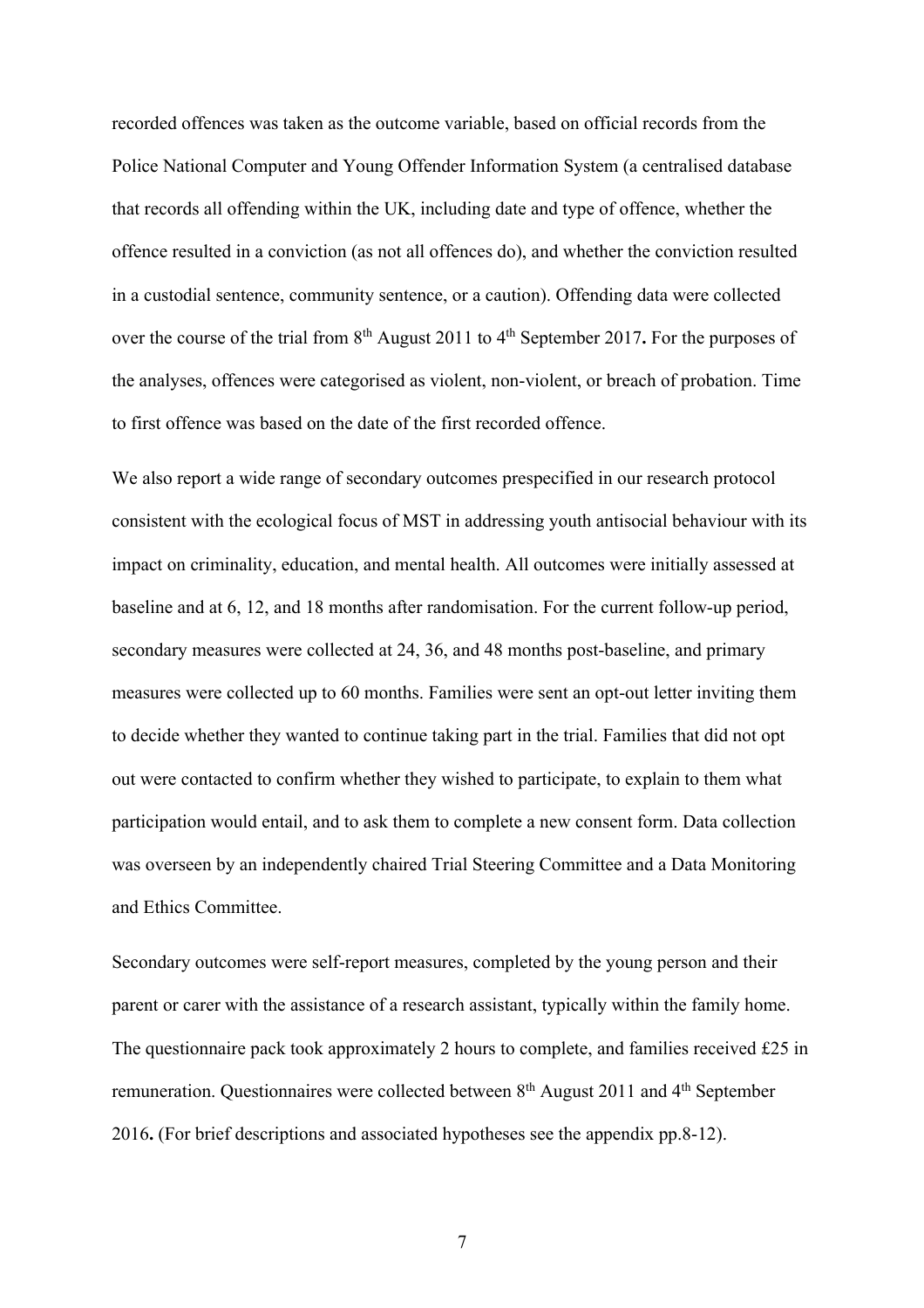Self-reported outcomes collected from baseline included measures of antisocial behaviour and attitudes that were targets of MST, completed by either the young person (Y) or the parent (A) or both (YA) (Strengths and Difficulties Questionnaire [SDQ-YA],<sup>11</sup> Inventory of Callous-Unemotional Traits [ICU-YA],<sup>12</sup> Self-Report Delinquency Measure [SRD-Y],<sup>13</sup> Antisocial Beliefs and Attitudes Scale [ABAS-Y],<sup>14</sup> Youth/Adult Materialism Scale [YMS-Y],<sup>15</sup> and the ADHD and Learning & Language subscales of the Conners Comprehensive Behaviour Rating Scales [CBRS-Y]<sup>16</sup>). Some adult-specific measures were used from 24month follow-up for participants who turned 18 during this period. These included the Adult Behaviour Checklist (ABC-Y),<sup>17</sup> the SDQ for Siblings, and the Adult Self Report (ASR-Y).<sup>17</sup> Intermediate outcome measures of parenting skills and family functioning, which are assumed by the developers to account for treatment effects, included the Alabama Parenting Questionnaire (APQ-YA),<sup>18</sup> the Loeber Caregiver Questionnaire (LCQ-A),<sup>19</sup> the Family Adaptability and Cohesion Evaluation Scale (FACES-IV-A), <sup>20</sup> the Level of Expressed Emotion Questionnaire (LEE-Y), $^{21}$  and the Conflict Tactics Scale (CTS2-A).<sup>22</sup> As antisocial behaviour impacts on parental wellbeing, questionnaire measures concerning parental and young people's wellbeing and adjustment included the Short Mood and Feelings Questionnaire (SMFQ-Y),<sup>23</sup> the SDQ, and the General Health Questionnaire (GHQ-A).<sup>24</sup> Some measures were administered only from 24-month follow-up. These included the SF- $36^{25}$  (a quality of life measure), the Coddington Life Events Scale (CLES-A),  $26$  and the Adolescent Resilience Questionnaire (ARQ-Y). 27

Economic outcomes included the use of health, social care, education, and criminal justice sector services. The Child and Adolescent-Service Use Schedule, designed specifically for the trial, enabled us to monitor service use. Young people's quality of life was assessed using the EQ-5D-3L. $^{28}$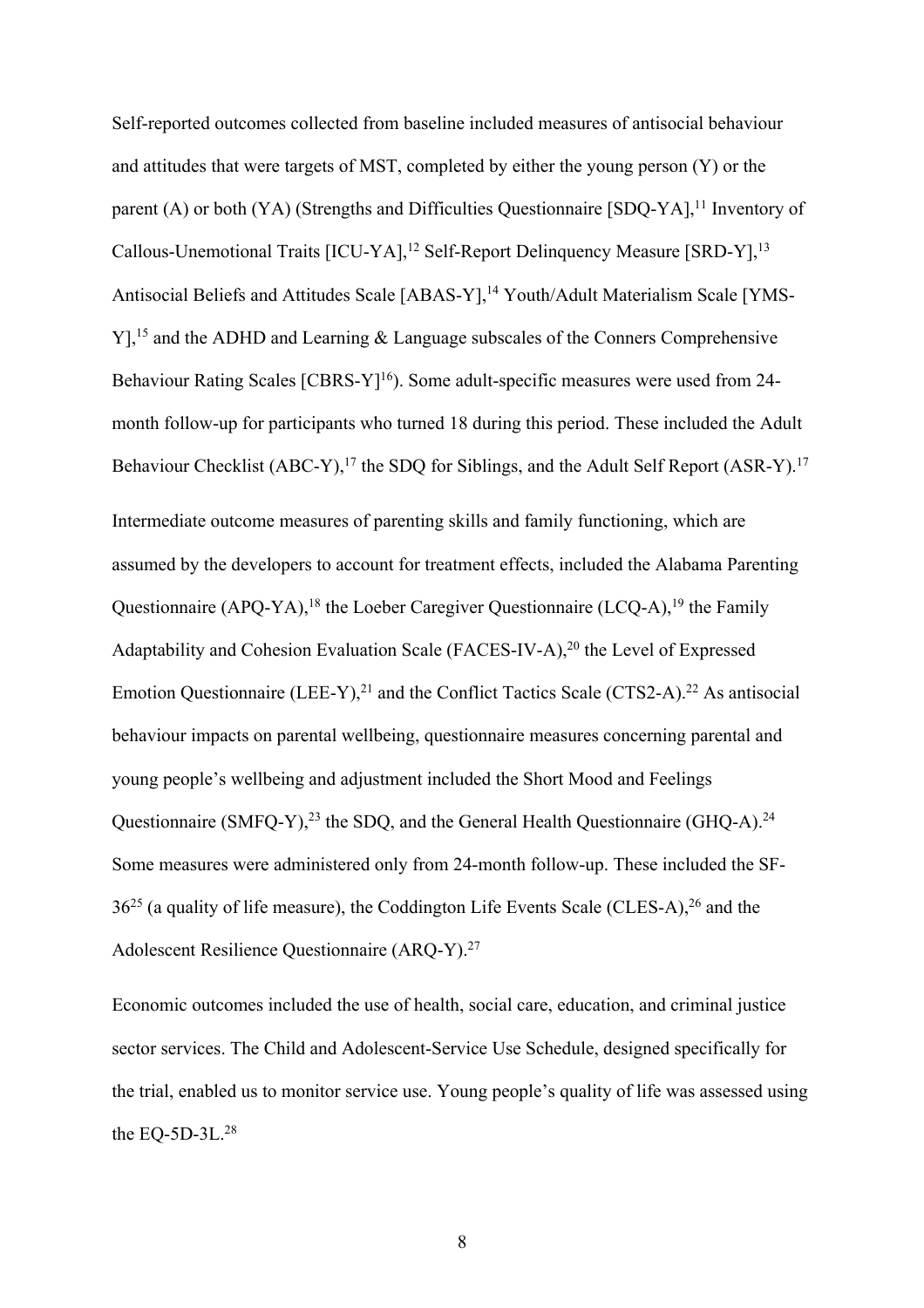The outcome measures administered and their schedule are provided in the appendix.

Changes to trial outcomes include the lack of data from the National Pupil Database, as it was not possible to reliably link the data to trial follow-up points. A characterisation of MST services was also planned during this follow-up period, including characteristics of the service, team operations, and the range of interventions available. Unfortunately, it was not possible to do this due to services being discontinued.

#### **Statistical analysis**

All analyses, except where noted, were prespecified in a statistical analysis plan agreed with the data monitoring committee.

The primary outcome was analysed using a mixed-effects logistic regression model with a fixed effect for treatment arm allocation. The model was adjusted for number of criminal offences which led to a conviction before randomisation, sex, age at onset of criminal behaviour (early or late) as fixed effects, and site as a random effect. The model was fitted in R using the library lme4.

The primary analysis estimated the odds ratio between MAU and MST, with confidence interval and p-value.

The time-to-event outcome (time to first offence) was analysed using a Cox proportional hazards model adjusted for the same fixed effects as the primary outcome. Count data outcomes (number and types of delinquent acts) were analysed using Poisson mixed models. The continuous outcomes (all questionnaire outcomes) were analysed with linear mixed effects. All models included covariates from the primary outcome model as well as the respective baseline measure.

All analyses were performed with statistical methods that handle outcome data that are missing at random. As an additional analysis, as recommended by the Data Monitoring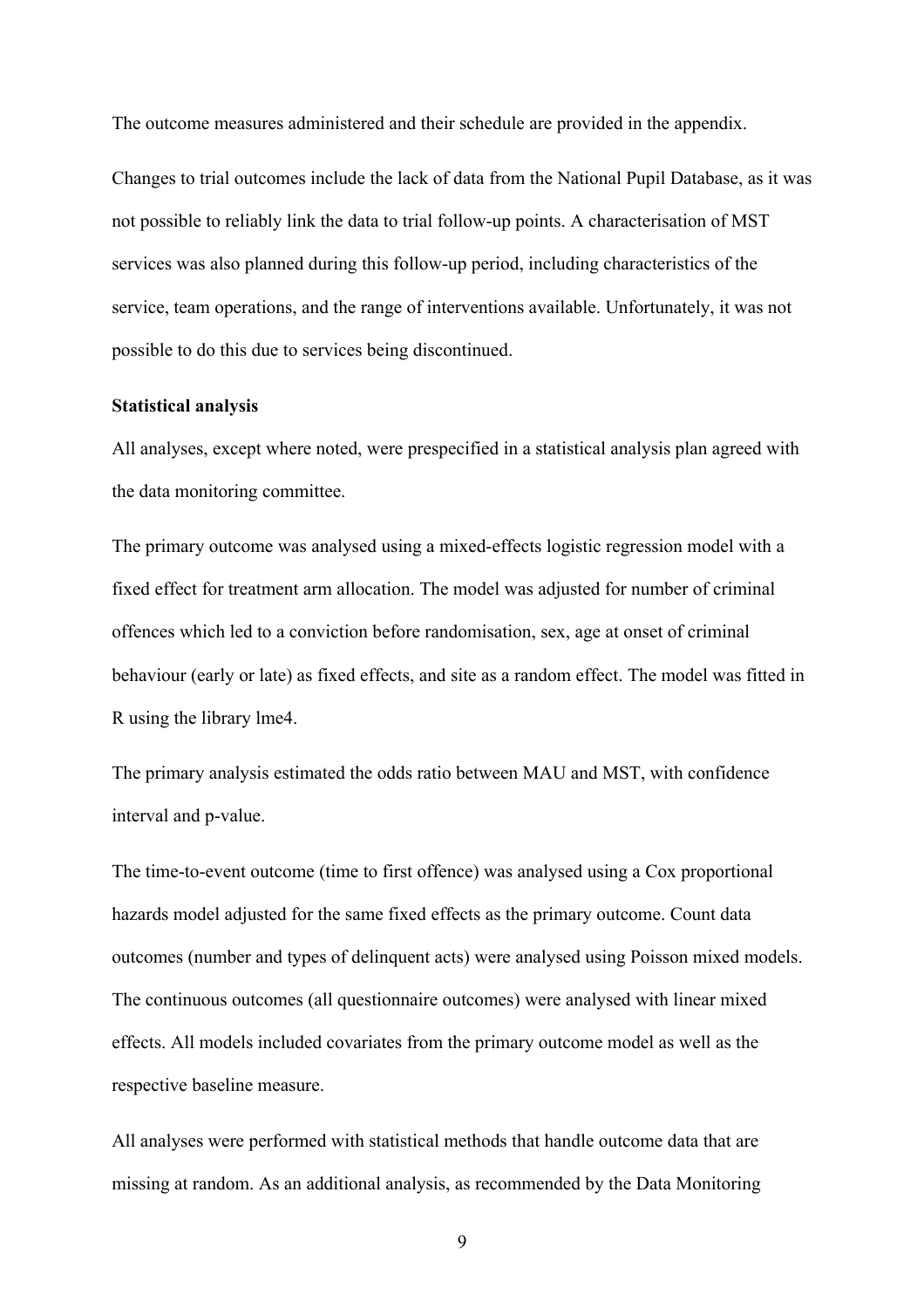Committee, we used multiple imputation on a dataset with all baseline and outcome variables.

The primary outcome (number of recorded offences with convictions) and time to first offence outcome were tested for subgroup effects, with the following moderators considered: age, sex, baseline diagnoses of conduct disorder, depression, anxiety or ADHD, early-onset conduct disorder, offences before the trial, referral path as categorical variables, and baseline callous-unemotional traits, antisocial beliefs and attitudes, and peer delinquency scores as continuous variables.

A health economic evaluation was also carried out as part of the study. Unfortunately, due to an administrative error there was a large amount of missing data for the EQ-5D-5L measure. Consequently, we report the health economic methods and findings in the appendix (p. 37)

## **Role of the funding source**

Representatives of the funders and MST-UK were invited to and were present at all Trial Steering Committee meetings but had no input into the design, data collection, analysis, or interpretation of the study findings. The corresponding author had full access to all the study data and had final responsibility for the decision to submit for publication.

# **Results**

Patient flow is illustrated in Figure 1. In total, 684 young people were randomised, and 609 (89%) were available for collecting the primary outcome measure at 60-month follow-up. Service use data were available for 607 (88·7%) of the participants, excluding only those who withdrew from the study. Attrition in relation to interview and self-report measures was greater, with 491 (77.9%), 478 (69.9%), 433 (63.3%), and 349 (51.0%) of participants contributing at 18, 24, 36, and 48 months, respectively. Excluding the 15% loss of participants for the 6-month visit, (19·4% attrition in MAU arm), the average loss of data was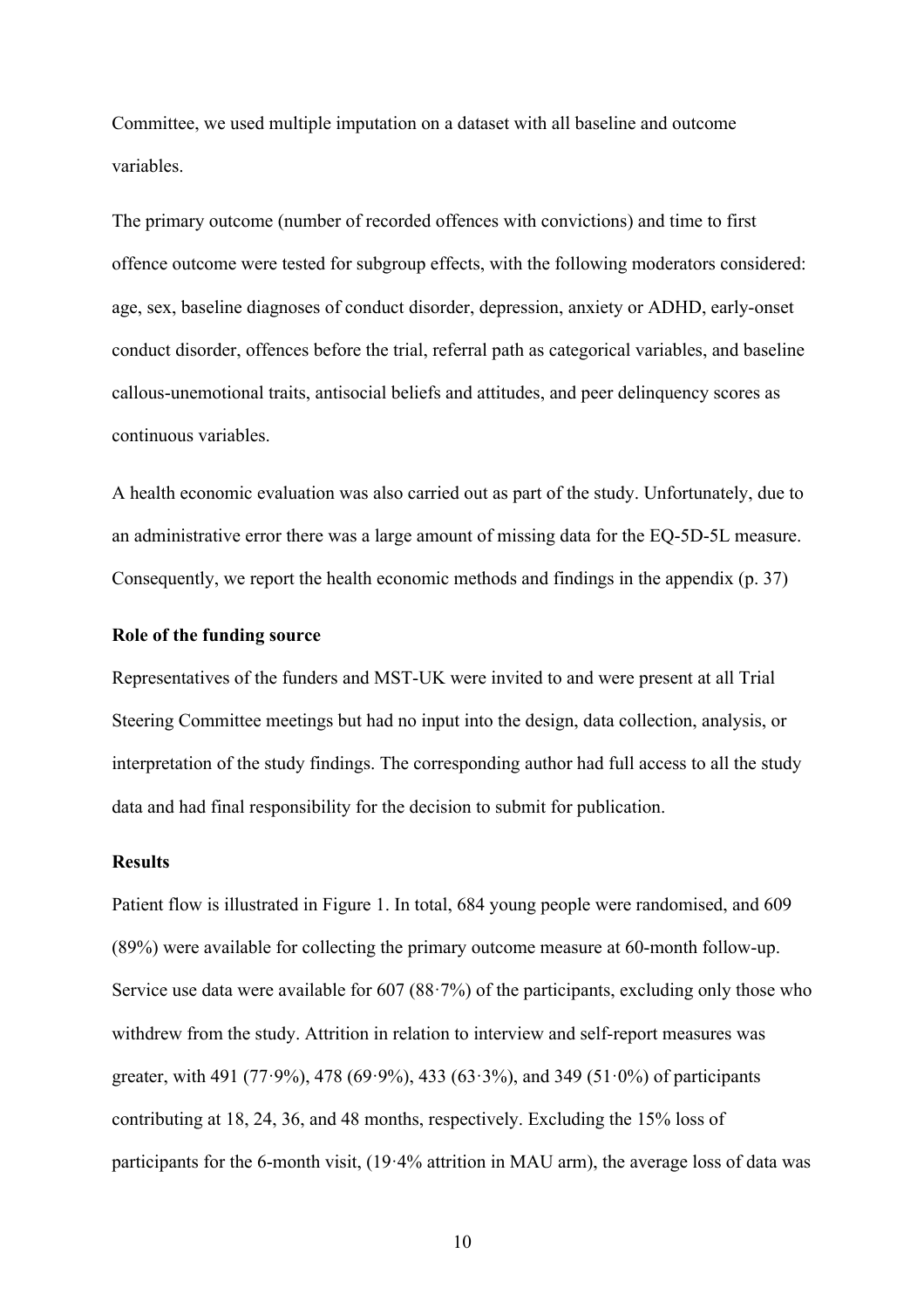approximately 7% between each 6-monthly visit to the 48-month point (1% per month). Loss to follow-up could not be predicted from baseline characteristics (appendix pp.4-6).

For the primary outcome, there were no significant differences between interventions in the proportion of young people with a criminal offence with a conviction at 60-month follow-up: 188 (55%) of 342 young people in the MST group had at least one criminal offence compared with 180 (53%) of 341 in the MAU group (odds ratio  $1.13$ , 95% CI: 0.82,  $1.56$ ; p=0.44).

There were no significant differences in median time to first offence, which was 36 months post-baseline for the MST group and 48 months for the MAU group (hazard ratio  $1.03$ ,  $95\%$ ) CI:  $0.84$ ,  $1.26$ ;  $p=0.78$ ). Analyses of the number of recorded offences for both groups are shown in Table 2, and breakdown by violent and non-violent offences is provided in the appendix (p.18). Young people in the MST group had significantly (after adjustment) more recorded offences than those in the MAU group at 24 months  $(0.75 \text{ and } 0.41)$ , respectively; adjusted mean difference  $0.35$ ,  $95\%$  CI:  $0.03$ ,  $0.67$ ,  $p=0.031$ ) and at 48 months ( $0.39$  and 0.39; adjusted mean difference  $0.35$ , 95% CI:  $0.00$ ,  $0.69$ ; p=0.049). When violent and nonviolent offences were analysed separately, no significant difference between the groups was found at any timepoint.

We report on secondary outcomes between 18 months and 48 months aggregated, and at 24, 36, and 48 months. After correcting for multiple testing with the Benjamini–Hochberg method, no group differences were found on measures of antisocial behavioural problems (SDQ), callous-unemotional traits (ICU), conduct problems (SRD), antisocial beliefs and attitudes (ABAS), attention, hyperactivity, learning, or language problems (CBRS), behavioural and emotional problems (ABC and ASR), or the Materialism Scale.

Parents in the MAU group reported higher levels of inconsistent discipline on the APQ compared with those in the MST group at 24-month follow-up (difference= $-0.64$ , (95% CI –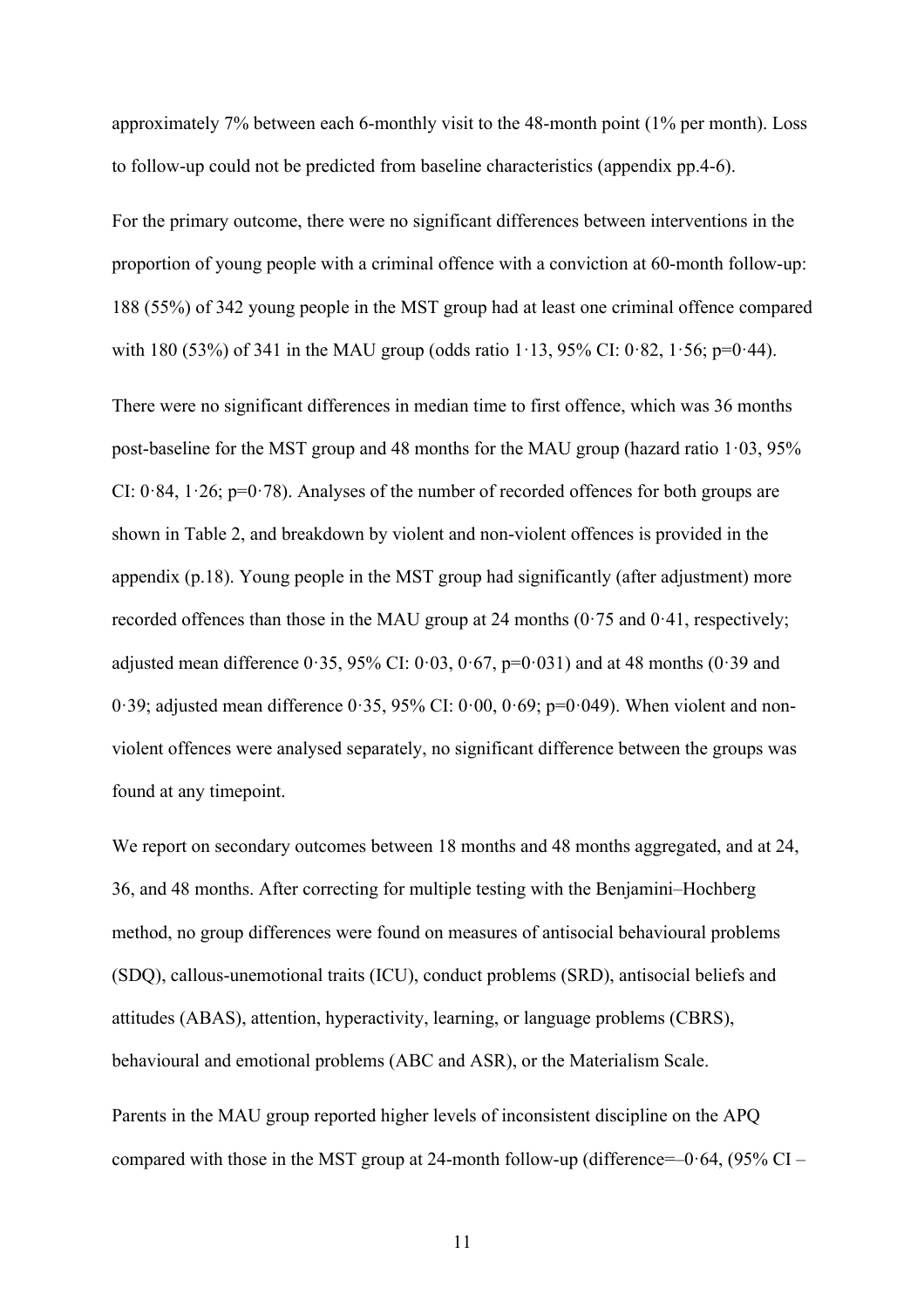$1.05$  to  $-0.24$ ; p=0.0023). Other measures of parenting skills, including family functioning (Loeber Caregiver Questionnaire), family adaptability (FACES-IV), expressed emotions (LEE), and family conflict (CTS2), did not identify any significant between-group differences.

No between-group differences were observed on measures of wellbeing and adjustment (SMFQ), young people's and parental wellbeing (SDQ), general psychiatric wellbeing (GHQ), quality of life (SF-36), or significant life events (CLES-A).

No significant differences were found in the percentage of young people in employment or education by 48-month follow-up; 70% of participants in the MST group were in education or employment, compared with 82% of those in the MAU group (odds ratio 0·53; 95% CI:  $0.27$ ,  $1.03$ ;  $p=0.062$ ). There were no significant differences in the likelihood of participants in either group experiencing or causing pregnancy; the reported rates by 48-month follow-up were 17% in the MST group and 22% in the MAU group (odds ratio  $0.72$ ; 95% CI:  $0.46$ ,  $1.13$ ; p= $0.16$ ).

The results of prespecified interaction tests performed are given in the appendix (p.19). Only peer delinquency score had evidence of significantly moderating treatment outcome (Interaction OR per one-unit increase 0.91, CI 0.85 to 0.98, p=0.012): MST had significantly higher benefit as peer delinquency increased. There was a marginal moderation from sex, with female adolescents being slightly more likely to do better in the MST group compared with those in the MAU group. Contrary to expectation, none of the indicators of severity we measured (early onset of conduct disorder, high callous-unemotional behaviour, previous offences) provided a selective indication for MST.

A similar pattern of results was observed for the analysis of data on time to first offence. Participants with higher baseline peer delinquency scores on the SRD were more likely to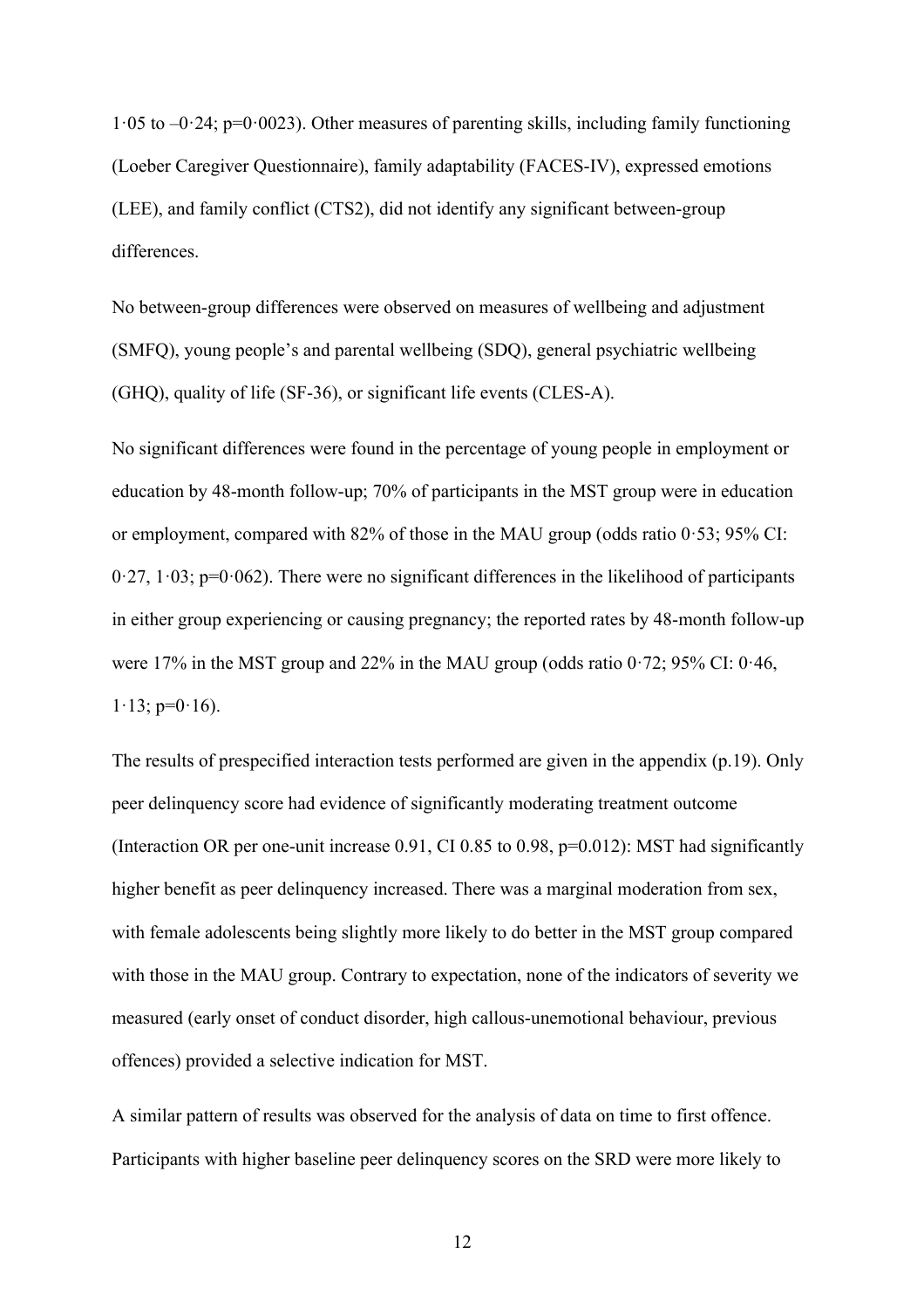have a delay in offending in the MST group compared with the MAU group, but this effect was reversed for those with lower baseline peer delinquency scores ( $p=0.015$ ). Figure 2 illustrates the proportion of non-offenders over the follow-up period who had high or low peer delinquency scores at baseline. Other prespecified moderators had no effect on the capacity of MST to delay time to first offence (appendix, p.19).

# **Discussion**

In our previous study following participants up to 18 months post-randomisation, the START trial found no evidence of superiority of MST in reducing out-of-home placements or criminal offending, but in the same period there was parental and self-reported evidence of greater, and particularly more rapid, changes in antisocial behaviours and some superiority on measures of mood and wellbeing.9 The 5-year follow-up reported here found no significant difference in overall recorded offending rates with convictions in young people in the MST group compared with those in MAU. The analyses of mean offending at different timepoints, however, suggested that outcomes were somewhat better among those receiving standard intervention from regular services (ie, MAU), as at two timepoints the MAU group showed significantly lower rates of offending. It should be noted that the number of recorded offences was not large and was always less than one offence per participant. However, consistent with the higher number of recorded offences in the MST group, there was a tendency for more young people from the MAU group to be in education or employment.

Analyses of key secondary outcomes did not indicate that MST was superior to MAU. The more rapid improvement in parent-rated antisocial behaviour observed within 1 year of the intervention<sup>9</sup> was not generally sustained over 48-month follow-up. The data showed that MST was superior in continuing to reduce inconsistent discipline at 24 months, but there were no other indications of lasting benefit from MST on the measures associated with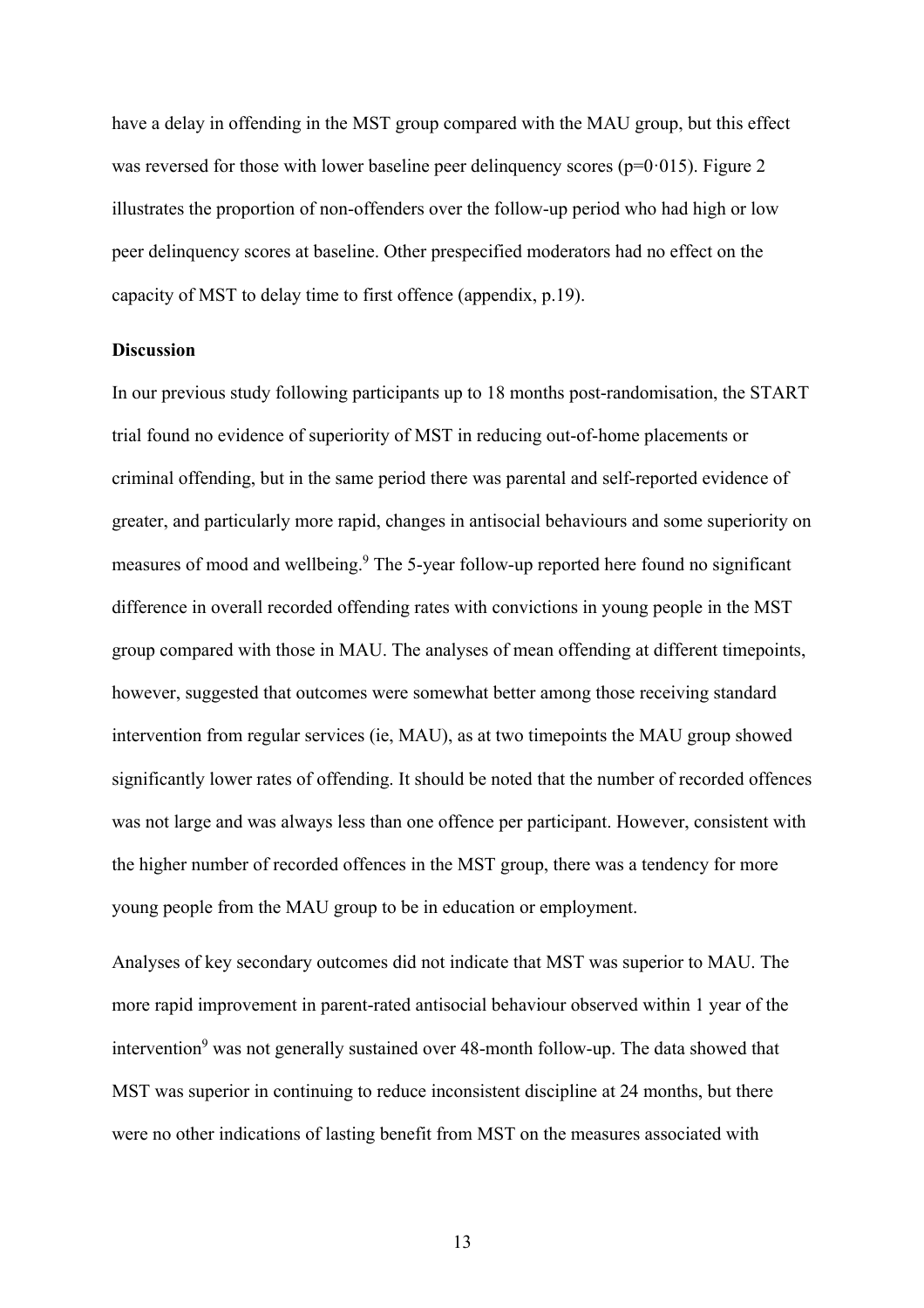antisocial behaviour and attitudes, parenting skills and family functioning, and young people's and parental wellbeing and adjustment.

These findings are not consistent with results from MST studies in the USA,<sup>6</sup> which found that MST was superior to MAU on measures of criminal offending. There are key differences in the social context and study designs that might account for disparities between the longterm effectiveness data from the USA and the UK. First, the criminal justice system in the USA has a stronger emphasis on punishment than that in the UK, where the emphasis is on rehabilitation.<sup>30</sup> Participants in studies in the USA may have been more motivated to engage in MST if the other options open to them were less desirable.

Because referrals were made by a variety of services rather than just coming from the criminal justice system, the START trial probably captured a group of young people with more diverse needs compared with previous studies of MST and may have comprised less severe cases than the bulk of trials in the USA. Importantly, the principles underpinning MAU services in England overlap with the evidence-based, social learning theory-inspired principles for parenting that underlie MST, making MAU in the UK more similar to the MST approach than MAU services in the USA might be. Further, effective systemic approaches for antisocial behaviour and criminality have been shown to have numerous common working elements.31

Despite the contextual differences in relation to international comparisons, the findings of the trial may be generalisable to the UK population. The trial is the largest evaluation of the longterm effects of MST to date. Families were recruited into the trial using carefully selected criteria to cater for the multi-agency approach the UK takes to young people with antisocial behaviour problems, and 87% of the eligible families agreed to take part. We were able to obtain offending and service use data on almost all participants who continued to consent to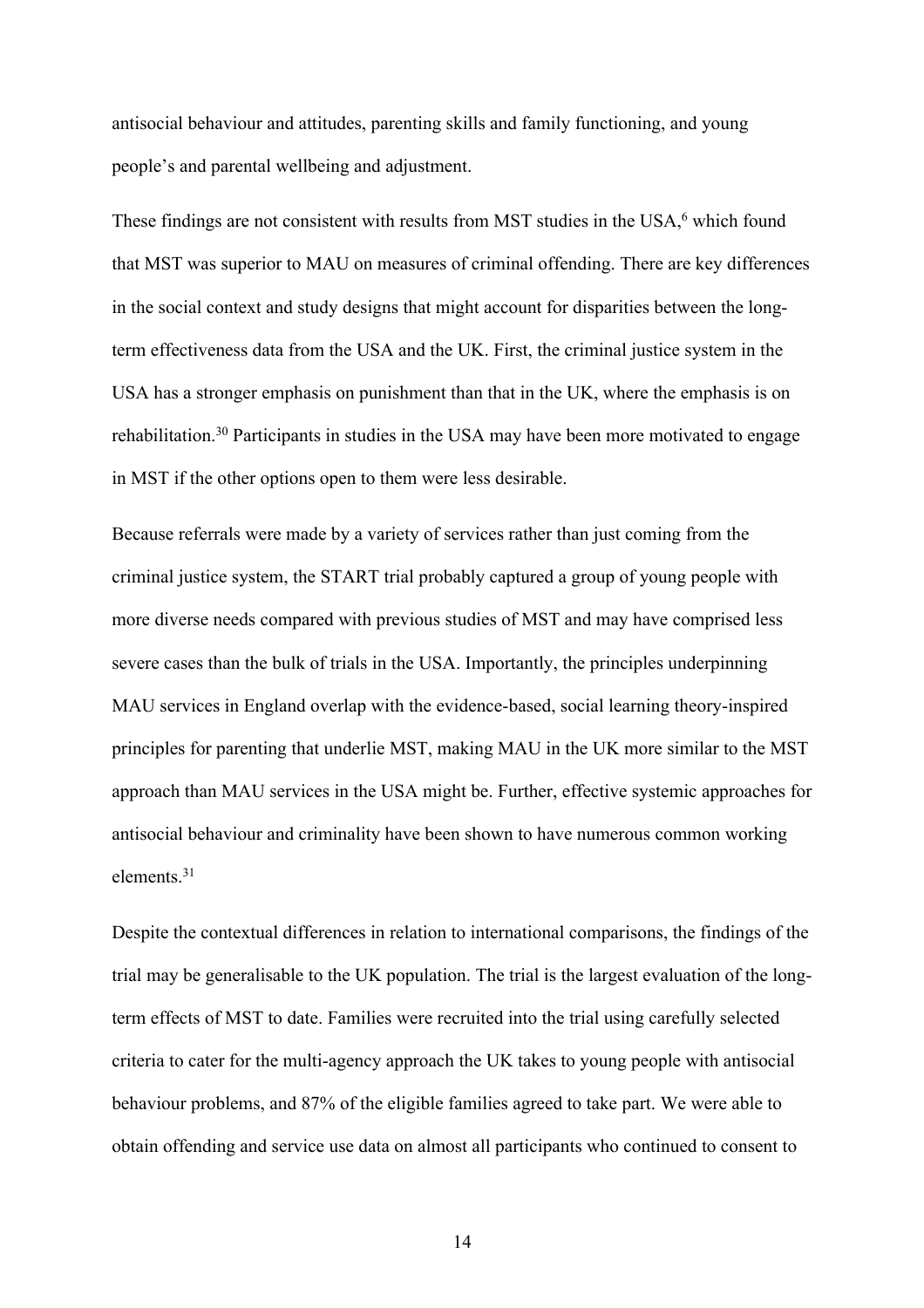data collection, and the proportion who actively wished to discontinue participation was relatively small (14%).

To attempt to gain information on problems for which MST may be particularly helpful, we pre-planned a significant number of moderator analyses based on a range of indicators with the potential to identify distinct subgroups of young people with antisocial problems. The results of these analyses were disappointing. However, the results suggest that MST may be particularly helpful for young people with more delinquent peer social connections, who thus have more opportunity to engage in crime; higher numbers of deviant peers reported by participants were associated with elevation in virtually all symptoms of conduct disorder, including truancy, substance use, and perpetration of aggression. Our findings suggest that this group may specifically benefit from MST while those with fewer delinquent contacts are less well served by this approach.

The study has several limitations. It was not possible to deliver on some aspects of the design, including incorporating data on school absence from the National Pupil Database (which we were unable to link to reliably), and there was substantial attrition by 48 months on secondary outcomes. The description of the characteristics of the services delivered to both arms of the trial across the 5-year follow-up period is partial, as most of the MST sites that took part in the trial had shut down by the 36-month follow-up point (when the evaluation was planned to be carried out) and the researchers could not contact the clinicians who had delivered the intervention. Furthermore, an administrative error resulted in gaps in the baseline EQ-5D-3L data. Efforts were made to impute the information, but it is possible that the measure was not sensitive enough to detect broader changes in these young people's quality of life (see appendix p.46)**.** It is possible that because services made proactive bids to participate in the trial, MAU interventions may have been of a higher standard than MAU services across the country on average, although we have no evidence to support such a claim. If this was indeed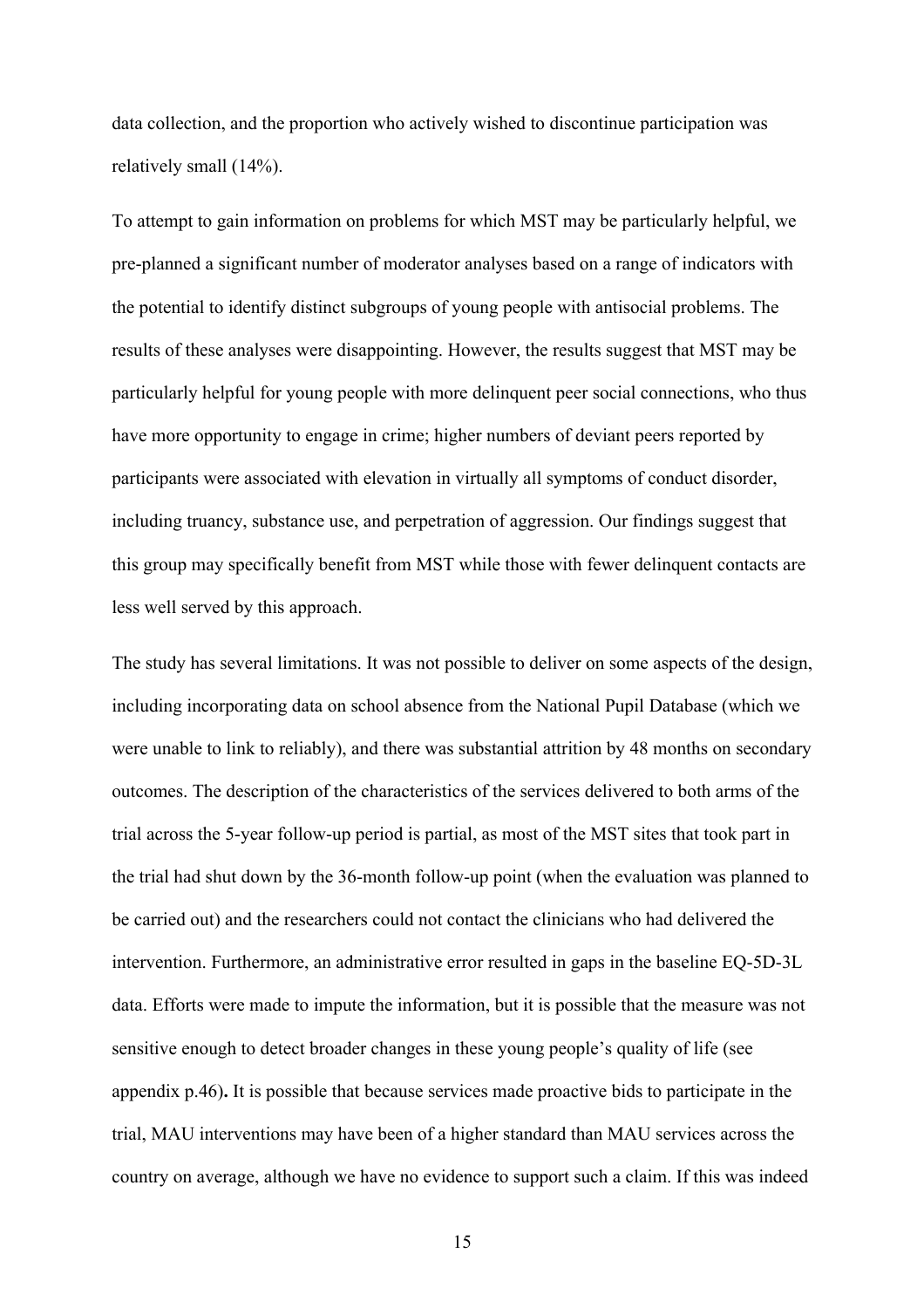the case then we can conclude only that MST shows no superiority over MAU delivered to a high standard.

Although these limitations should be taken into account, the findings evidently do not suggest that MST is more beneficial than MAU in the long term for young people with antisocial behaviour problems. There is also no evidence to suggest that MST saves resources or that investment in MST is cost-effective. Treatment effects associated with MST and MAU appear stable and relatively invariant in their trajectory after 18 months. As MAU was delivered in the context of an RCT, we can assume that a relatively rigorous approach was taken in both arms of the intervention in this trial and to case management. While this may have contributed to our finding no significant benefit associated with MST, the findings suggest that unexpectedly good outcomes can be achieved in this clinical population which is generally considered to respond poorly to interventions when sufficient focused clinical effort is made.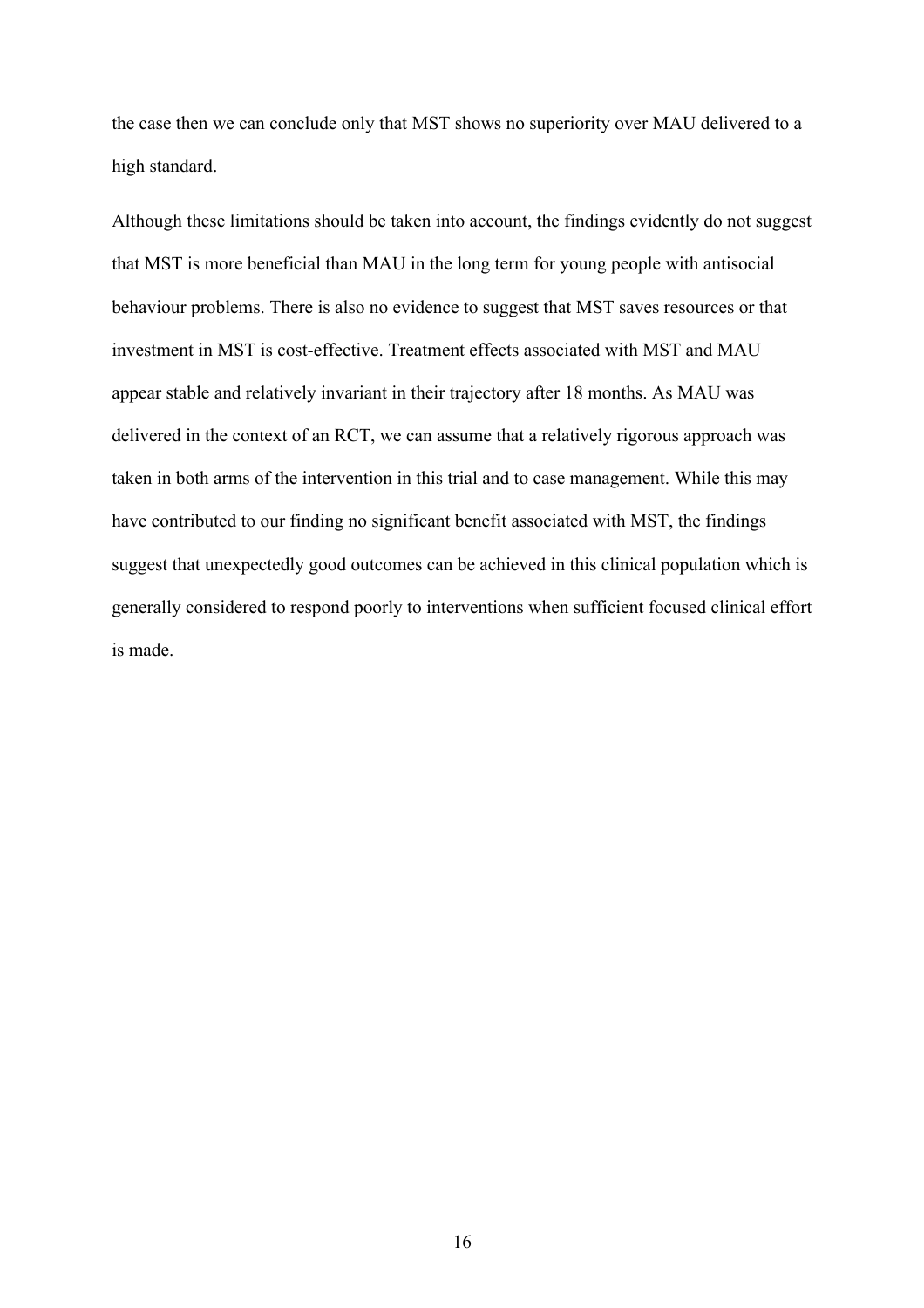### **Contributors**

PFo, SBu, DC, JS, SS, SP, IE, PFu, SBy, and IMG were responsible for the original proposal, for securing funding for the trial, and for drafting the original protocol with assistance from EA. PFo, as chief investigator, had overall responsibility for the management of the study, with support from SBu as the clinical research lead. IMG had responsibility for the East Anglia site; DC and AK for the northern site; and IE, SS, and PFu for the southeast sites. SP, PFu, and SBu were responsible for development of the measure of management-as-usual interventions, and JS for qualitative measures. RE and ES were project managers throughout different phases of the trial and coordinated the randomisation and minimisation protocol. AA was the project manager who prepared data for analysis and coordinated trial closure and manuscript preparation. RE, with the support of PFo and SBu, set up and coordinated the database, with all data held in a single repository managed by the Mental Health Research Network at the East Anglia site. JW and SBy wrote the statistical analysis plan. JW, PG, SBy, and PG did the statistical analyses. PFo wrote the initial draft of the manuscript with support from EA. All authors contributed to and approved the final manuscript.

# **Declaration of interests**

PF, SB, DC, SS, SP, IE, PFu, AK, SBy, JW, JS, AA, RE, ES, PG, EA and IMG report grants from the Department for Children, Schools and Families, the Department of Health and Social Care, and the National Institute for Health Research Clinical Research Network, and non-financial support from the Youth Justice Board and the National Institute for Health Research. DC reports his role as the co-chair of the National Institute for Health Research Advanced Fellowship Panel.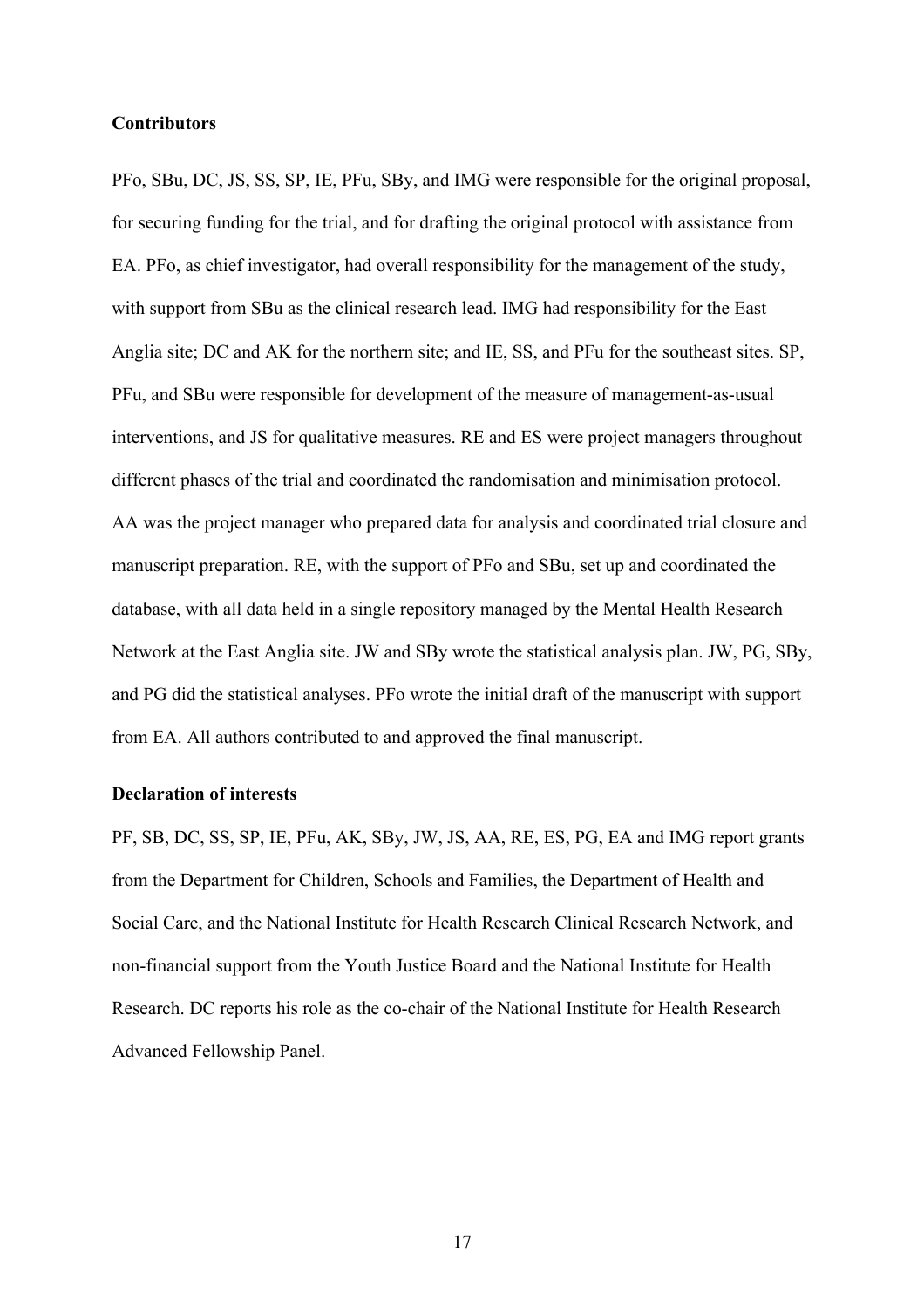## **Acknowledgements**

This study was funded by the National Institute for Health Research (NIHR) Health Services and Delivery Research programme. The first phase of the study (to 18 months) was funded by the Department for Children, Schools and Families in conjunction with the Department of Health. The views expressed are those of the authors and not necessarily those of the NHS, the NIHR, or the Department of Health. We thank the research assistants involved in acquiring the data across the nine sites; Nicole Hickey (Imperial College London) who prepared, coded, and analysed the youth offending data from the PNC records; Eric Taylor and the members of the Trial Steering Committee he chaired, and Philip Graham and the members of the Data Management and Ethics Committee he chaired, for their counsel; Kathryn Harney (Associate Director of Research, Greater Manchester Mental Health NHS Foundation Trust) for her support, co-operation and guidance.

Proposals may be submitted up to 36 months following article publication. After 36 months the data will be available in our university's data warehouse but without investigator support other than deposited metadata. Information regarding submitting proposals and accessing data may be found at [LINK]

#### **Trial registration**

ISRCTN 77132214

## **References**

1 Scott S, Knapp M, Henderson J, Maughan B. Financial cost of social exclusion: follow up study of antisocial children into adulthood. *BMJ* 2001; **323:** 191.

2 Blair RJR, Leibenluft E, Pine DS. Conduct disorder and callous–unemotional traits in youth. *N Engl J Med* 2014; **371:** 2207–16.

3 NICE. Antisocial behaviour and conduct disorders in children and young people: recognition and management (CG158). 2017. https://www.nice.org.uk/guidance/cg158/chapter/introduction (accessed 12 December 2012).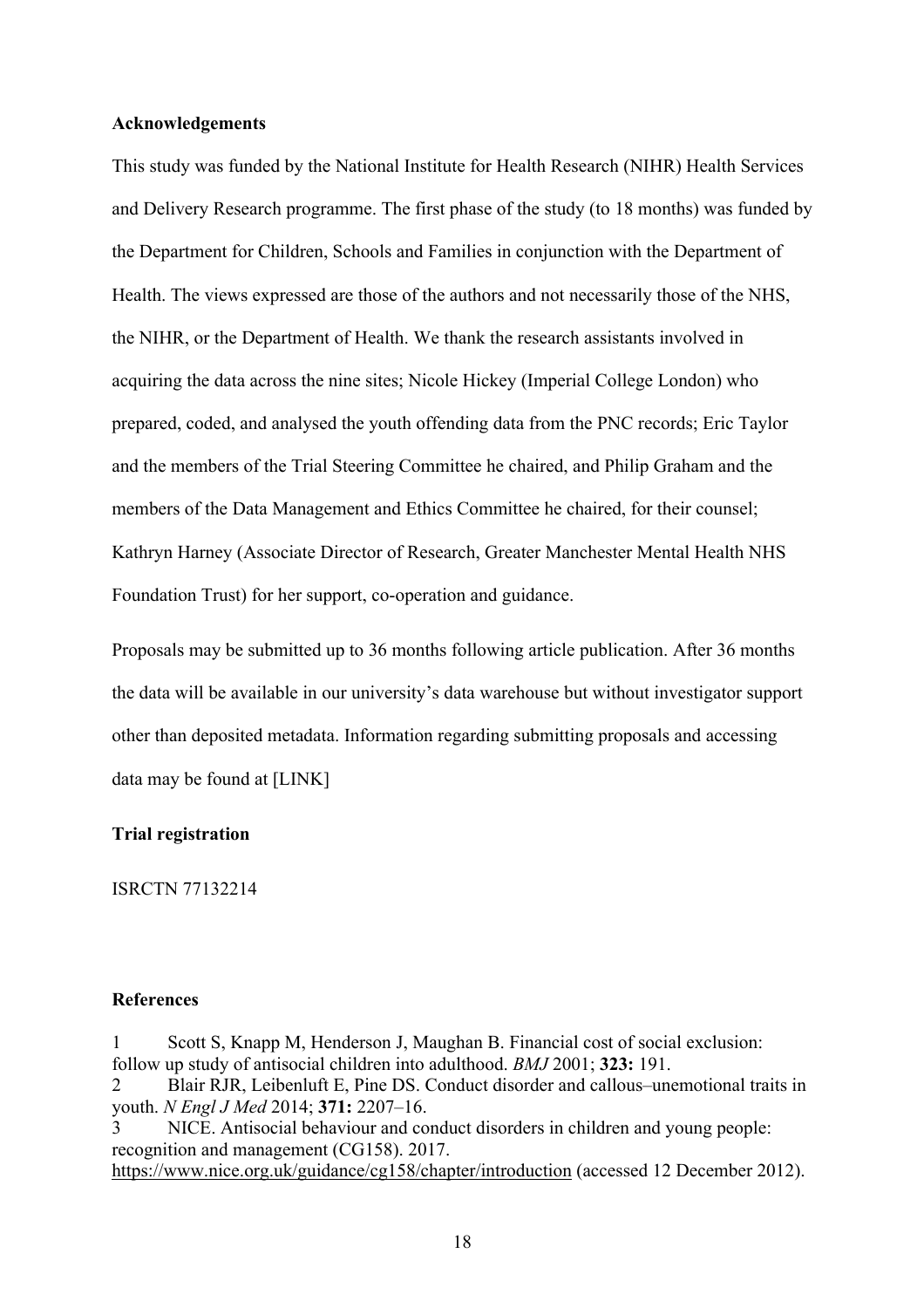4 Parsonage M, Khan L, Saunders A. Building a better future: the lifetime costs of childhood behavioural problems and the benefits of early intervention. London, UK: Centre for Mental Health, 2014.

5 Henggeler SW. Multisystemic therapy. *Resid Treat Child Youth* 2001; **18:** 75–85.

6 Markham A. A review following systematic principles of multisystemic therapy for antisocial behavior in adolescents aged 10–17 years. *Adolesc Res Rev* 2018; **3:** 67–93.

7 Sawyer AM, Borduin CM. Effects of multisystemic therapy through midlife: a 21.9 year follow-up to a randomized clinical trial with serious and violent juvenile offenders. *J Consult Clin Psychol* 2011; **79:** 643–52.

8 Schaeffer CM, Borduin CM. Long-term follow-up to a randomized clinical trial of multisystemic therapy with serious and violent juvenile offenders. *J Consult Clin Psychol* 2005; **73:** 445–53.

Fonagy P, Butler S, Cottrell D, et al. Multisystemic therapy versus management as usual in the treatment of adolescent antisocial behaviour (START): a pragmatic, randomised controlled, superiority trial. *Lancet Psychiatry* 2018; **5:** 119–33.

10 Henggeler SW, Borduin CM. Family therapy and beyond: A multisystemic approach to treating the behavior problems of children and adolescents. Pacific Grove, CA: Brooks/Cole; 1990.

11 Goodman R. Psychometric properties of the Strengths and Difficulties Questionnaire. *J Am Acad Child Adolesc Psychiatry* 2001; **40:** 1337–45.

12 Frick PJ, Cornell AH, Bodin SD, Dane HE, Barry CT, Loney BR. Callousunemotional traits and developmental pathways to severe conduct problems. *Dev Psychol* 2003; **39**: 246-60.

13 Elliott DS, Canter RJ, Knowles BA. The epidemiology of delinquent behavior and drug use among American adolescents, 1976-1978. A report of the National Youth Survey. Boulder, CO: Behavioral Research Institute; 1981.

14 Butler SM, Leschied AW, Fearon P. Antisocial beliefs and attitudes in pre-adolescent and adolescent youth: the development of the Antisocial beliefs and Attitudes Scales (ABAS). *J Youth Adolesc* 2007; **36:** 1058–71.

15 Goldberg ME, Gorn GJ, Peracchio LA, Bamossy G. Understanding materialism among youth. *J Consum Psychol* 2003; **13:** 278–88.

16 Conners CK, Sitarenios G, Parker JD, Epstein JN. The revised Conners' Parent Rating Scale (CPRS-R): factor structure, reliability, and criterion validity. *J Abnorm Child Psychol* 1998; **26:** 257–68.

17 Achenbach TM, Rescorla LA. The Achenbach system of empirically based assessment (ASEBA) for ages 1.5 to 18 years. In: Maruish ME, ed. The use of psychological testing for treatment planning and outcomes assessment: instruments for children and adolescents. 3rd ed. Mahwah, NJ: Lawrence Erlbaum Associates; 2004: 179–213.

18 Essau CA, Sasagawa S, Frick PJ. Psychometric properties of the Alabama Parenting Questionnaire. *J Child Fam Stud* 2006; **15:** 595–614.

19 Loeber R, Farrington DP. Serious & violent juvenile offenders: risk factors and successful interventions. Thousand Oaks, CA: Sage; 1999.

20 Olson DH, Bell R, Portner J. Family Adaptability and Cohesion Evaluation Scales. FACES-II. Minneapolis, MN: Family Inventories Manual Life Innovations; 1992.

21 Gerlsma C, Hale WW, 3rd. Predictive power and construct validity of the Level of Expressed Emotion (LEE) scale. Depressed out-patients and couples from the general community. *Br J Psychiatry* 1997; **170:** 520–25.

22 Straus MA, Hamby SL, Boney-McCoy S, Sugarman DB. The revised Conflict Tactics Scales (CTS2): development and preliminary psychometric data. *J Fam Issues* 1996; **17:** 283–316.